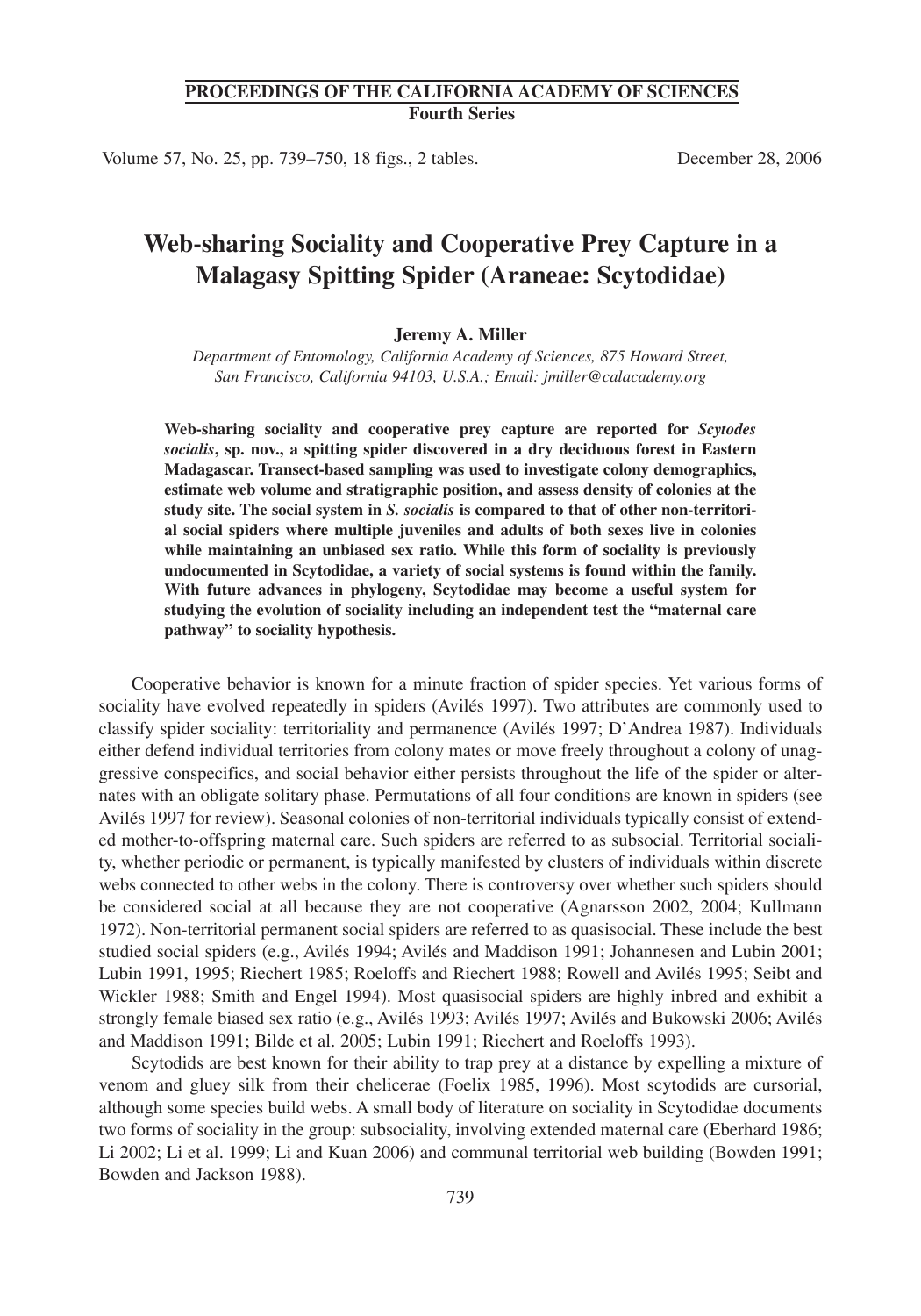This paper describes a species of web-building scytodid where webs may contain multiple males, females, and juveniles. Multiple nest mates participate in the capture of large prey items. Participants and non-participant web mates were allowed to feed whether or not they participated in the hunt. No aggression between web mates was observed. The sex ratio among adults is unbiased.

### **METHODS**

*Scytodes socialis* was studied at Forêt de Kirindy field station, 46 km NE of Morondava (20°04.026'S 44°39.434'E, 50 m elev.), a dry deciduous forest in Toliara province, eastern Madagascar, from 20–30 January, 2006.

Sixteen 25 m transects were censused for *Scytodes* webs. The transects were randomly selected grid lines from two plots used primarily for mammal research. Eight transects were censused from each plot. The plots are approximately 1.6 km apart. All *Scytodes* webs found within 2.5 m to either side of the transect line and up to 2.75 m above the ground were collected into plastic bags. Collections included all colony members plus other arthropods, prey remains, exuvia, etc. Additional webs were collected under an unstructured sampling regime.

The size of each web was measured in three dimensions to estimate volume. Corrections were made to compensate for extreme irregularities. The distance from the ground to the bottom of the web was recorded.

The size of each individual collected during the structured sampling was assessed by measuring patella plus tibia I length and carapace length. Patella plus tibia length has been advocated as more useful for distinguishing instars than carapace length (Toft 1976) and has become the standard in social spider literature (Agnarsson and Kuntner 2005; Avilés and Gelsey 1998; Avilés and Salazar 1999). The relationship between number of individuals in a web and its volume was analyzed using linear regression. A regression was also run for web volume against the number of individuals multiplied by patella-tibia length, as in Agnarsson and Kuntner (2005).

Natural history observations were gathered from webs outside of the sample plots. Webs were selected for their size and accessibility, flagged during the day, and monitored over 5 nights for 3- 4 hours beginning at dusk.

**TAXONOMY**.— All measurements are in millimeters and were taken using a reticle in a Leica MZ12.5 dissecting microscope. Illustrations were rendered in Adobe Photoshop (version 6.0) based on digital photographs taken using a Nikon DXM 1200 digital camera mounted on a Leica MZ16 dissecting microscope. Female genitalia were cleared in methyl salicylate (Holm 1979) and slide mounted (Coddington 1983) for photography using a DXM 1200 digital camera mounted on a Leica DM4000 M; multiple images were combined using Auto-Montage (version 5.01). All specimens examined are deposited in the California Academy of Sciences (CAS).

#### **RESULTS**

Sixty-one colonies containing 230 *Scytodes socialis* (93♂, 86♀, 51 juveniles) were collected during the structured sampling (Fig. 1). With more adult males collected than females, these data clearly do not indicate a female-biased sex ratio. A  $\chi^2$  test confirms that the sex ratio is not significantly different from 0.5 ( $p = 0.601$ ). Transects from the two plots did not differ significantly in terms of number of webs (ANOVA test,  $p = 0.25$ ) or individuals ( $p = 0.26$ ). Webs in transects contained from 1 to 12 individuals; up to 16 individuals, including the unstructured samples. Prey remains found in webs included ants, roaches, and moths.

Webs usually incorporate dead leaves and other debris as well as living leaves and branches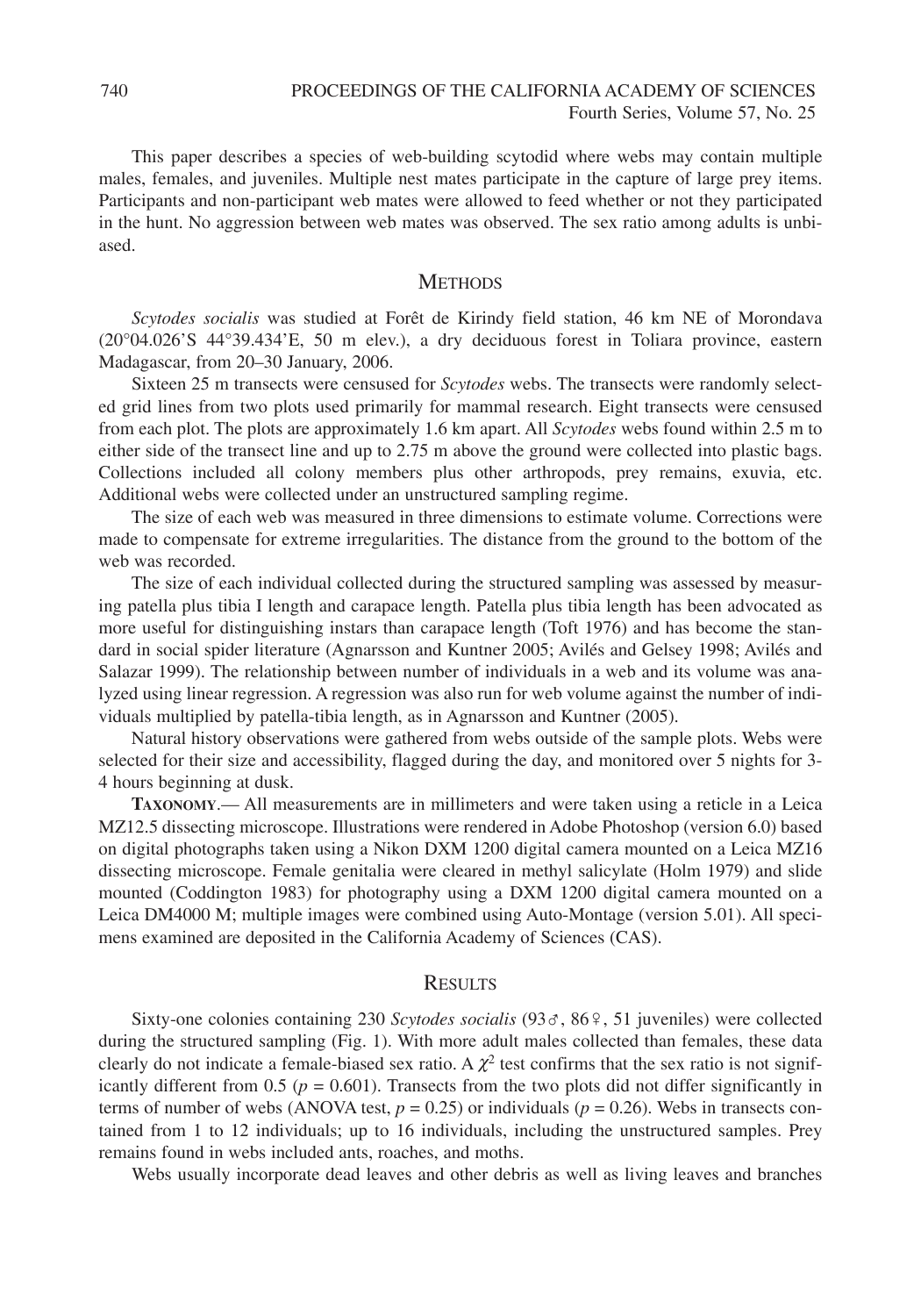(Figs. 5–6). Mean web volume is estimated at 218.6 cm3 (8.4×5.8×4.5 cm). Web size is a poor estimator of colony population based either on raw number of individuals (Fig. 2) or number of individuals times a size index (patella-tibia length, not shown; see Agnarsson and Kuntner 2005). Both linear regressions are insignificant.

Webs were concentrated above 1.25 m (Fig. 3). Colonies above the 2.75 m mark were observed but were not collected. Extrapolating from the area sampled during the structured sampling (sixteen  $25\times5$  m transects = 0.2 ha), the forest at Kirindy contains approximately 305 webs and 1150 individual *S. socialis* per hectare not including those above the 2.75 m mark.

Females are larger than males (mean carapace length: female = 2.75 mm, male = 2.43 mm) but males have longer legs (mean patella plus tibia I: female = 4.55 mm, male = 5.35 mm). Using carapace length, juveniles appear to divide into two size classes, apparently representing the penultimate ( $\sim$ 2.4 mm) and antepenultimate ( $\sim$ 2.0 mm) instars (Fig. 4); a small number of individuals representing younger instars may also be present. The same pattern is not as clear using patella-tibia length (not shown).



FIGURES 1–4. (1) Histogram showing mean proportion of males, females, and juveniles in webs of different population sizes and the number of webs found in each size class during structured sampling. (2) Web volume (cm3) as a function of colony population size for webs collected during structured sampling. (3) Histogram showing the stratigraphic distribution of webs collected during the structured sampling. (4) Carapace length (mm) histogram for all males, females, and juveniles collected during the structured sampling.

# NATURAL HISTORY

**PREY CAPTURE**.— Several instances of cooperative prey capture were observed. On three separate occasions, I observed two individuals participating in the capture of a relatively large prey item (moth or fly; Figs. 7–8). In all three cases, additional colony members eventually joined in the feeding. On another occasion, a moth was caught in a part of the web that was impossible to observe. At least two individuals that had been on the exterior part of the web moved to join in the feeding. No aggressive interactions among colony members were ever observed. Sex/maturity of hunters and feeders could not be determined in the field, but feeders, hunters, and prey remains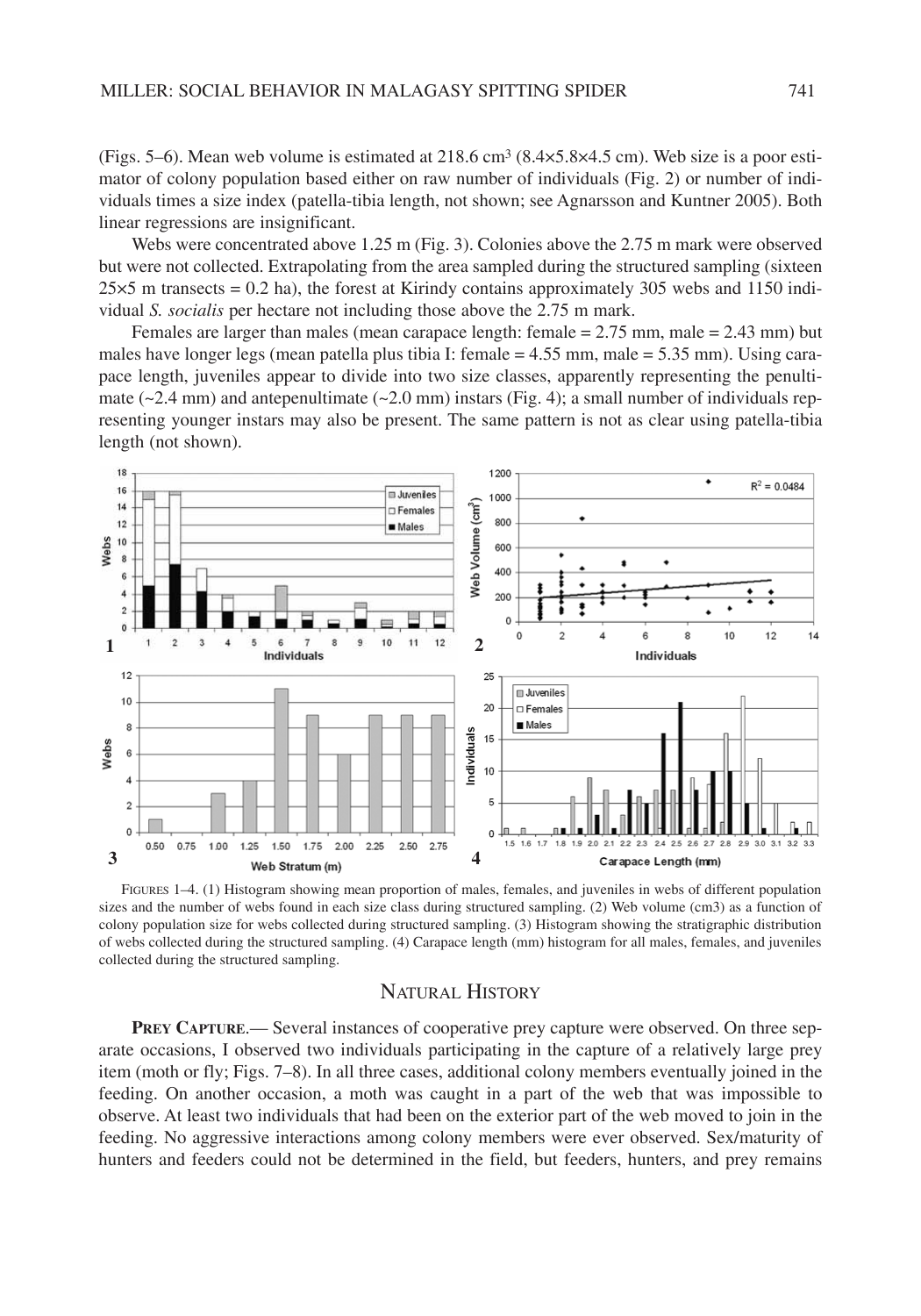were collected at the end of an event. From this it is clear that mature males, mature females, and juveniles all participate in prey capture. Individuals were also observed with smaller prey items that they had apparently caught themselves and were not sharing with others (Fig. 9). In one instance, a single female individual attempted to capture a roach about twice her size. The roach became tenuously entangled in silk. The spider appeared to administer a bite to the posterior section of the roach. She then began using her hind tarsi to comb silk over the roach (Fig. 10). The roach eventually escaped. Note that none of her web-mates participated in the prey capture attempt. Roach remains of approximately the size of the escapee suggest that such prey are not beyond capabilities of these spiders, possibly when multiple individuals participate. Access to larger prey may be a driving force in the evolution of sociality (e.g., Nentwig 1985; Powers and Avilés 2003).

The web plays an important role in prey capture. Spiders attack while prey are entangled and delayed by silk. Usually, prey are approached and bitten. Spitting seems to be reserved for more difficult prey when biting fails. A third strategy is to face away from the prey and comb out silk with the fourth tarsi (Fig. 10). The web also seems to assist in prey capture by simultaneously alerting multiple individuals to the presence and location of potential prey.

**COURTSHIP AND MATING.—** I observed two successful matings and one aborted courtship. Courtship consists of reciprocal leg I taps, mostly from the male as he approaches the female. Mating is venter to venter with both facing the same direction. Copulation takes about one to two minutes. It was not possible to observe individual insertions.

#### **DISCUSSION**

Observations were made over a period of 10 days allowing only a snapshot of the life cycle of *Scytodes socialis*. Most juveniles appeared to be either penultimate or antepenultimate (Fig. 4), suggesting synchronized phenology. Thirty-one of the 61 *S. socialis* webs observed during the structured sampling consisted of *S. socialis* living in non-social situations, either a single individual (5♂, 10♀, 1 juvenile) or a male-female pair (13). Some of these non-social stage collections may represent dispersal or colony founding events. The degree of relatedness among nest mates in *S. socialis* has not yet been established. But given the unbiased sex ratio in this species, it would appear that dispersal is common.

Only five egg cases were collected during this study, and they offer little in the way of hints about the life cycle *S. socialis*. Two egg cases were with solitary females, two were with malefemale pairs; one egg case was in a colony with three males, one female, and one juvenile. Four *S. socialis* exuvia were also found in this last web, suggesting that spiders had been there for some time.

**SEX RATIO AND COLONY PERMANENCE.—** The questions most relevant to compare *S. socialis* to the other social spiders concern colony permanence and whether one or more mothers contribute offspring to the colony.

A female-biased sex ratio is a well-studied phenomenon among highly social spiders that is expected under conditions that favor inbred, strongly subdivided populations where colony growth rate and proliferation are under group selection (e.g., some species of *Achaearanea*, *Agelena*, *Anelosimus*, *Stegodyphus*, etc., see Avilés 1993, 1997; Avilés and Maddison 1991; Lubin 1991; Riechert and Roeloffs 1993).

*Scytodes socialis* falls into a small class of social spiders where multiple juveniles and adults of both sexes coexist cooperatively while maintaining an unbiased sex ratio. These include the oxyopid *Tapinillus* sp. (Avilés 1994), the sparassid *Delena cancerides* (Rowell and Avilés 1995), and the subsocial thomisid *Diaea ergandros* (Evans 1995).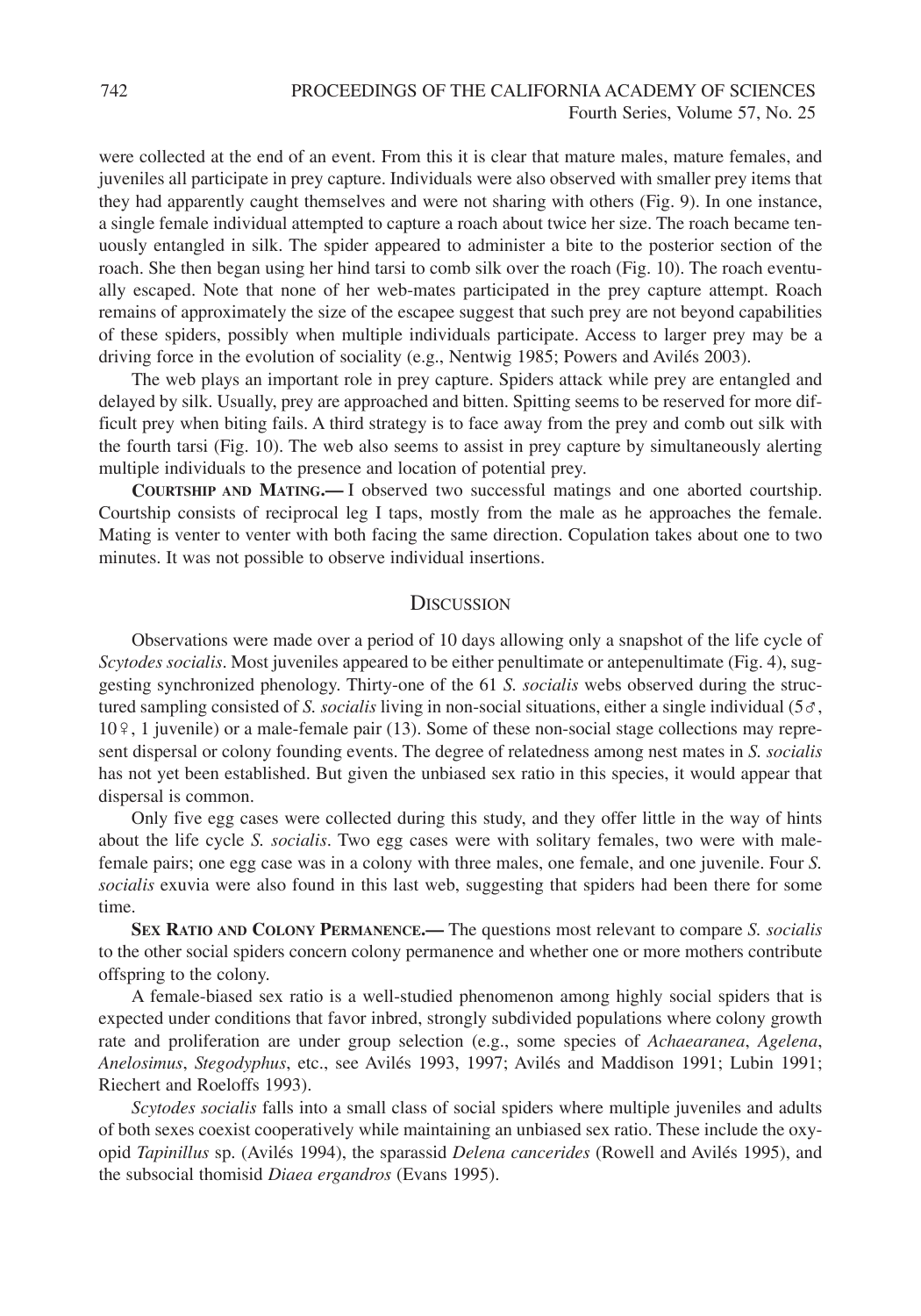

FIGURES 5–10. Field photographs of *Scytodes socialis*. (5–6) Webs. (7) Two females feeding on a moth. (8) Males, females, and juveniles feeding on a fly. (9) Lone female feeding on a leafhopper. (10) Female using fourth tarsi to pull silk over roach. Scale bars:  $5 = 30$  mm;  $6 = 20$  mm;  $7 - 10 = 5$  mm.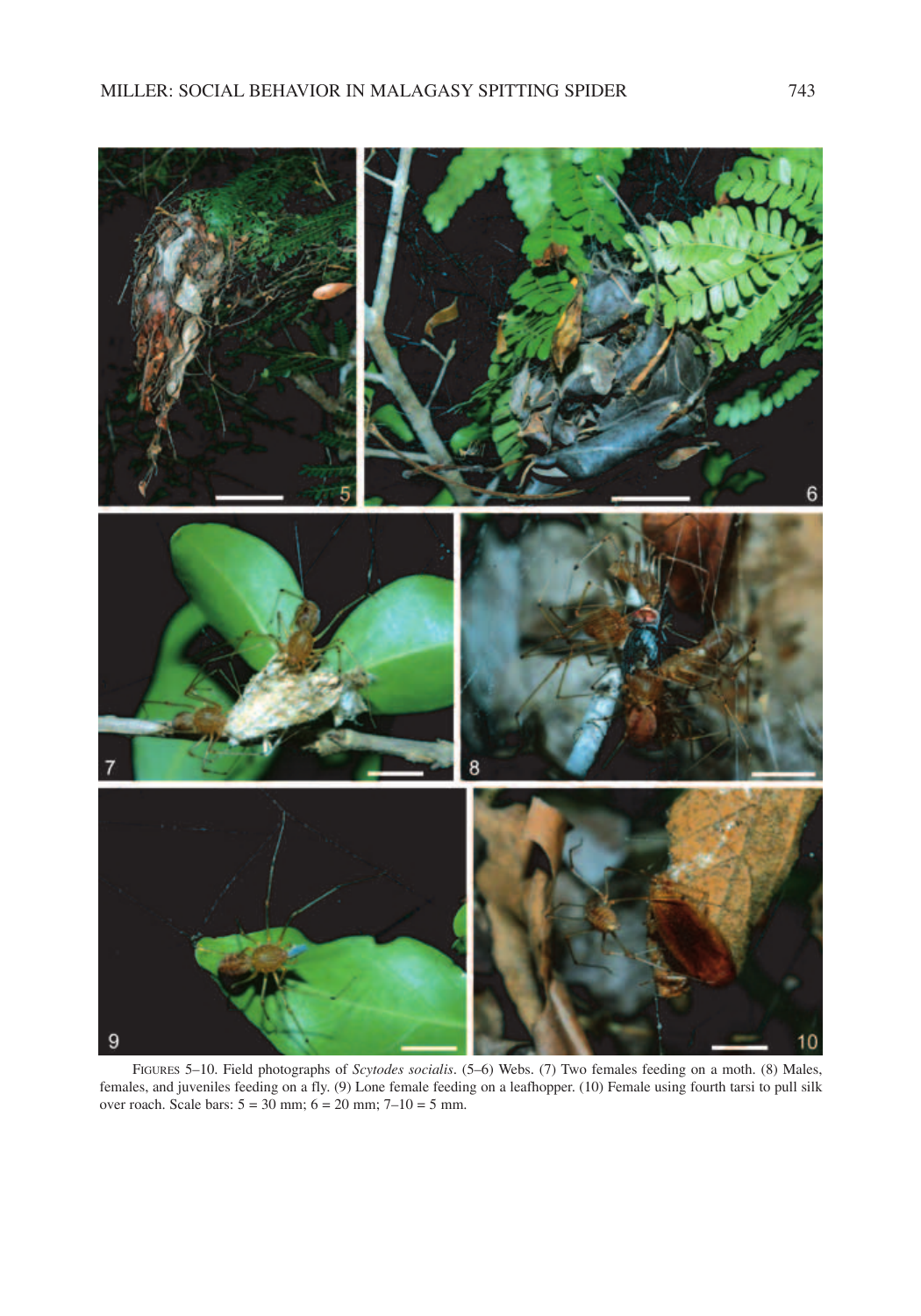Among the non-territorial permanent social (quasisocial) spiders, only *Tapinillus* sp. and *Delena cancerides* have an unbiased sex ratio (Avilés 1994, 1997; Rowell and Avilés 1995). Colonies of both species can consist of multiple juveniles and adults of both sexes. Outbreeding in *Tapinillus* is accomplished by dispersing males. So, colonies consist mostly of siblings plus a few immigrant males. Reproduction within colonies is apparently the result of mating between a single male-female pair. In spite of this reproductive monopolization, colonies may contain a few dozen spiders and one atypical web contained hundreds of individuals (Avilés 1994).

*Delena cancerides* is the only permanent social spider that does not use a prey capture web. Although there is no aggression among colony mates, these spiders are unique among non-territorial social spiders in being extremely aggressive toward conspecifics from other colonies. Given this intercolony aggression, it is unclear how outbreeding is accomplished. Multiple females within the colony contribute offspring (Avilés 1997; Rowell and Avilés 1995).

Unlike *Tapinillus* sp. and *Delena cancerides*, *Diaea ergandros* colonies are non-permanent. Whereas thomisids are not typical web-building spiders, social *Diaea* use silk in nest construction (Evans 1995; Main 1988; see also Jackson et al. 1995). Adult females disperse to establish new colonies after mating. *Diaea ergandros* are unique among subsocial spiders in that offspring continue to cooperate through maturity. Subsocial spiders typically avoid inbreeding by dispersing before they reach sexual maturity (e.g., Avilés 1997; Brach 1977; Nentwig and Christenson 1986). In *D. ergandros*, males mature first, then disperse to other colonies; females mate with siblings or immigrants, then disperse to found new colonies (Avilés 1997; Evans 1995). It is interesting to note that two other social species of *Diaea* exhibit female sex ratio bias. In these species, mating takes place among siblings before dispersal (Avilés 1997; Evans 1995; Main 1988).

How is *S. socialis* similar to or different from these outbred social spiders, especially with respect to colony permanence? For instance, *Diaea ergandros* is an atypical subsocial spider because its colonies persist beyond the maternal care phase into adulthood, yet there is a solitary phase as males disperse for mating and inseminated females disperse to found new colonies. There is no obligate solitary phase in either *Tapinillus* sp. or *D. cancerides*. Reproduction in colonies of *Tapinillus* sp. and *D. ergandros* is the product of a single female. The relatively small population size of *S. socialis* colonies suggests that colony members are the offspring of a single female founder. In fact, colony population size is small in *S. socialis* relative to both *Tapinillus* sp. and *D. ergandros* (Avilés 1994, 1997; Rowell and Avilés 1995). But more observations from across the phenological cycle will be required to determine whether sociality in *S. socialis* conforms better to the *Tapinillus* sp. model (permanent sociality) or the *D. ergandros* model (periodic sociality), or perhaps it differs from both of these in other important ways.

**EVOLUTION OF SOCIALITY**.**—** Although sociality is often discussed in terms of discrete classes, it is really a continuum of behaviors involving increasing levels of maternal investment in offspring and conspecific tolerance (Agnarsson 2002, 2004; Avilés 1997; Kullmann 1972; Shear 1970). Subsociality and quasisociality can gradually evolve by extension of maternal care to older and older offspring. This is known as the "maternal care pathway" to sociality, and it predicts that subsociality should precede quasisociality on a phylogenetic tree (Agnarsson 2002, 2004; Avilés 1997). Recent phylogenetic analyses of Theridiidae are consistent with the "maternal care pathway" (Agnarsson 2002, 2004; Arnedo et al. 2004; Miller and Agnarsson 2005).

The evolution of sociality is usually preceded by two adaptations: web building and maternal care (Agnarsson 2002; Avilés 1997; Shear 1970). With rare exceptions (e.g., Sparassidae, Thomisidae), sociality tends to occur within lineages where web building is the norm (e.g., Theridiidae, Eresidae, Agelenidae). Even social members of the typically cursorial family Oxyopidae have non-social congeners that build prey-capture webs (Avilés 1997; Griswold 1983;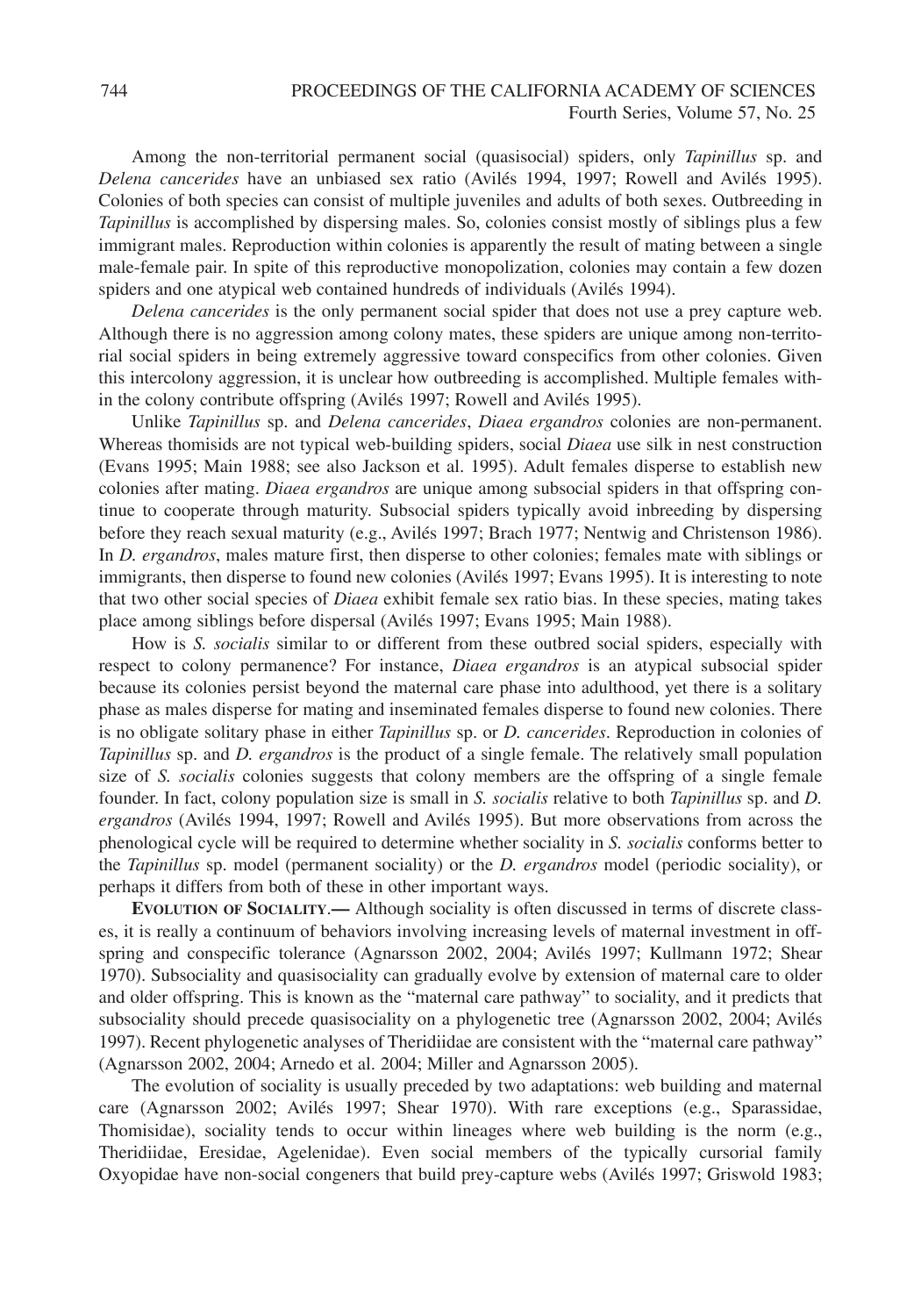Mora 1986). Sociality and web building in scytodids are both rare attributes, yet they seem to be tightly correlated.

Expressions of sociality in Scytodidae are surprisingly diverse, including subsociality with extended maternal care (Eberhard 1986; Li 2002; Li et al. 1999; Li and Kuan 2006), a communal territorial species (Bowden 1991; Bowden and Jackson 1988), and the non-territorial multiple-adult species *S. socialis*. Scytodid colonies with males, females, and juveniles living together in webs have also been observed in South Africa. It is not known if observations of this phenomenon in the Blyde River Canyon region, Mpumalanga and Tonquani Gorge, Magaliesberg Mountains, Northwest Province represent one or two more species (Astri and John Leroy, pers. comm; I. Engelbrecht, pers. comm.). The Blyde River species at least is superficially not very similar to the Kirindy species, raising the possibility of multiple independent origins of non-territorial multipleadult sociality in scytodids. Sociality is thought to have evolved multiple times within the eresid genus *Stegodyphus* (Kraus and Kraus 1988, 1990) and the theridiid genera *Anelosimus* (Agnarsson 2006) and *Achaearanea* (Agnarsson et al., in press), so such a scenario is hardly unprecedented. Hence, Scytodidae may offer another independent opportunity within spiders to explore the association of sociality with putative social preadaptations such as maternal care and web building, and the consequences of sociality for mating system and sex ratio. The answers to these questions will depend on new advances in the study of scytodid natural history, phylogeny, and systematics.

#### TAXONOMY

## **Family Scytodidae Blackwall, 1864 Genus** *Scytodes* **Latreille, 1804**

*Scytodes socialis* **Miller, sp. nov.** Figs. 11–18.

**ETYMOLOGY**.**—** Epithet *socialis* from the Latin, meaning companionable.

**MATERIAL EXAMINED**.**—** HOLOTYPE: MADAGASCAR: **Toliara:** Forêt de Kirindy field station, 46 km NE Morondava, elev. 50 m, 20°04.026'S, 44°39.434'E, 20–30 January 2006, H. Wood, J. Miller, 1♂ (CAS). OTHER MATERIAL EXAMINED: Same locality as holotype: 178♂ 184♀ 98 juveniles in 109 vials (1 vial per colony; CAS).

**DIAGNOSIS**.**—** Distinguished from *Scytodes oswaldi* Lenz 1891, the only scytodid previously known from Madagascar, by its smaller overall size and shorter legs (female *S. oswaldi* total length: 5.5, legs I-IV: 9.5, 7.3, 5.3, 7.6; see Description below for measurements of *S. socialis*; see also Remarks).

**DESCRIPTION**.**—** MALE (Holotype from Forêt de Kirindy, Toliara, Madagascar): Carapace brown with dark markings (Fig. 11); abdomen light brown with pattern of dark obliquely transverse markings (Fig. 11). Legs light brown with dark markings; femora I–III with one ventral longitudinal stripe, femur IV with two ventral longitudinal stripes; tibiae and metatarsi with dorsal longitudinal stripe for proximal  $~3/4$  of length, distal tip dark; tarsi without distinct markings.

Palpal bulb 0.78 long, 0.29 wide at the base; basal part nearly spherical with an elongate, gently tapering stalk; distal part narrows abruptly to a glossy black tip; no apophyses present (Figs. 15, 16). Tip of cymbium with tight cluster of three strong prolateral macrosetae.

Total length 5.70. Carapace 2.71 long, 2.04 wide; sternum 1.54 long, 1.03 wide; prosoma 1.94 high; legs (see table top of next page).

FEMALE (from Forêt de Kirindy, Toliara, Madagascar): Markings as in male (Figs. 12–14). Tip of palpal tarsus with tight cluster of four strong prolateral mactosetae subtending the palpal claw.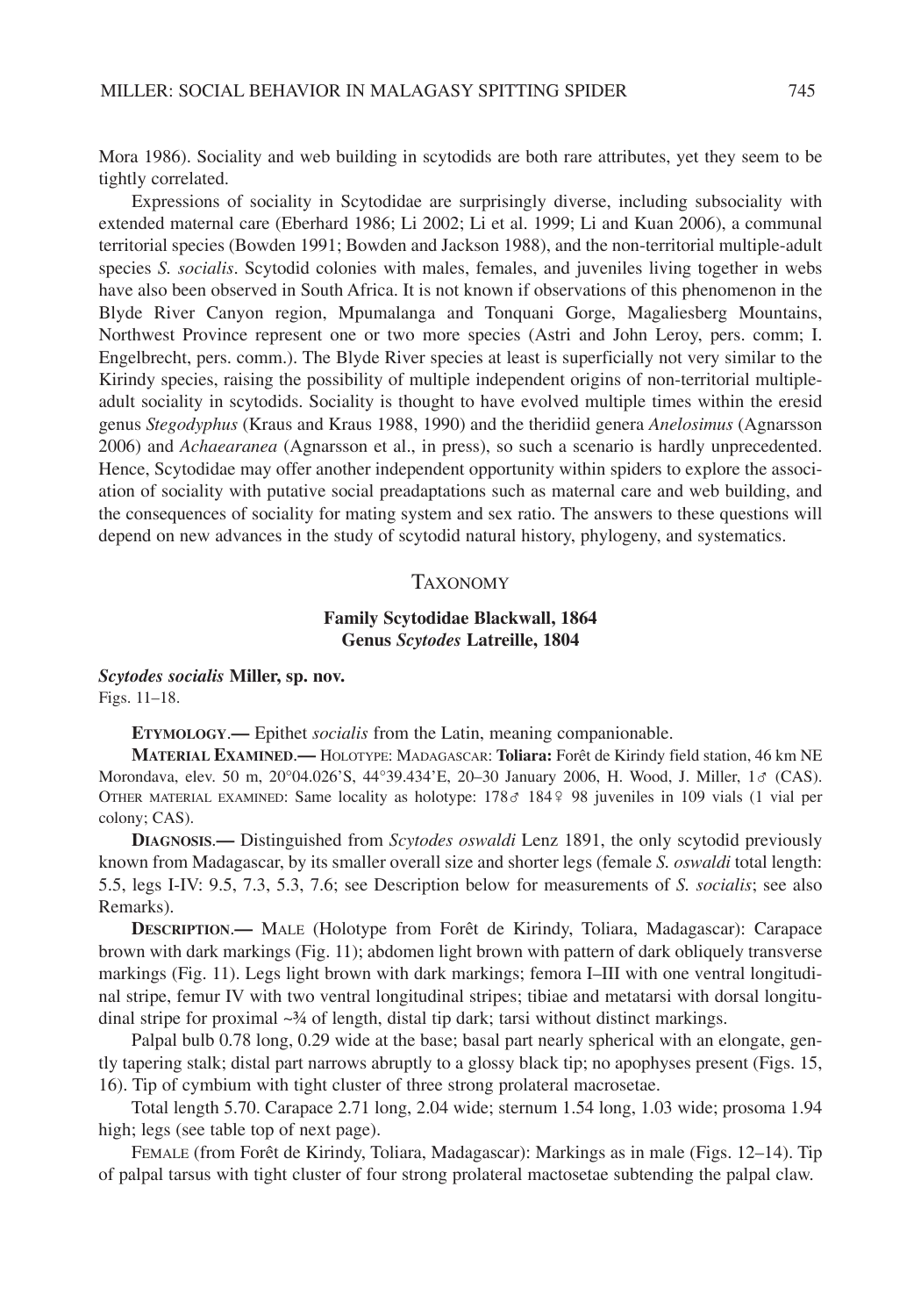|                   | Leg I | Leg II | $Leg \nIII$ | Leg IV | Pedipalp |
|-------------------|-------|--------|-------------|--------|----------|
| Femur             | 4.76  | 3.53   | 2.46        | 3.44   | 0.66     |
| Patella           | 0.62  | 0.59   | 0.63        | 0.65   | 0.25     |
| Tibia             | 5.15  | 3.53   | 2.20        | 3.29   | 0.41     |
| <b>Metatarsus</b> | 7.12  | 4.56   | 2.63        | 3.69   |          |
| <b>Tarsus</b>     | 1.04  | 0.82   | 0.65        | 0.75   | 0.76     |
| <b>Total</b>      | 18.69 | 13.03  | 8.57        | 11.82  | 2.08     |

Vulva covered by oblong lightly sclerotized plate (Figs. 17-18). Duct leaves bursa ectally, curves mesally toward spermatheca (Fig 18). Pair of positioning plates located posterior to epigastric furrow (Fig. 17). Positioning plates striated, wider than long with longest axis obliquely transverse (Figs. 17–18).

Total length 6.77. Carapace 2.95 long, 2.28 wide; sternum 1.58 long, 1.09 wide; prosoma 2.49 high; legs:

|               | Leg I | Leg II | Leg III | Leg IV | Pedipalp |
|---------------|-------|--------|---------|--------|----------|
| Femur         | 3.78  | 2.99   | 2.07    | 2.98   | 0.61     |
| Patella       | 0.66  | 0.64   | 0.66    | 0.70   | 0.25     |
| Tibia         | 5.05  | 2.95   | 1.76    | 2.81   | 0.41     |
| Metatarsus    | 6.58  | 3.63   | 2.25    | 3.16   |          |
| <b>Tarsus</b> | 0.89  | 0.76   | 0.61    | 0.73   | 0.62     |
| <b>Total</b>  | 17.96 | 10.97  | 7.35    | 10.38  | 1.89     |

CHAETOTAXY: Tibiae I–III with two retrodorsal, one mediodorsal, two prodorsal trichobothria; tibia IV with one additional prodorsal trichobothrium. Retrodorsal and mediodorsal trichobothria distal; one prosorsal trichobothrium distal, others proximal. Distal-most trichobothrium is mediodorsal; distal prodorsal trichobothrium positioned between retrodorsal trichobothria. Metatarsi with one trichobothrium near distal tip. Palpal tibia with three retrodorsal, one mediodorsal, two (rarely three) prodorsal trichobothria.

**VARIATION.**— FEMALE  $(n = 86)$ : carapace length 2.3–3.2, patella-tibia I length 3.9–5.3; MALE (*n* = 93): carapace length 1.8–3.1, patella-tibia I length (4.1–6.7).

**DISTRIBUTION**.— Known only from the type locality in western Madagascar.

**REMARKS**.— One scytodid species was previously recorded from Madagascar: *S. oswaldi* from Nosy Be, known only from the female. I have not been able to obtain type material of *S. oswaldi* (probably destroyed) and it will be challenging to recognize *S. oswaldi* specimens based on the text description and figures alone. However, Lenz (1891) gives a table of measurements that can be used to separate *S. oswaldi* from *S. socialis* (see Diagnosis, above). Despite sustained arthropod collecting efforts spanning over 10 years by California Academy of Sciences personnel and collaborators, no additional specimens of *S. socialis* were found in the collection. However, a number of undescribed species have been collected that resemble *S. socialis*.

#### **ACKNOWLEDGMENTS**

Field work was supported by a Schlinger Foundation Postdoctoral Fellowship (California Academy of Sciences), the Exline-Frizell and Lindsay Travel Funds (California Academy of Sciences), and an NSF-AToL grant (DEB 0228699) to Ward Wheeler, Lorenzo Prendini, Jonathan Coddington, Gustavo Hormiga and Petra Sierwald. Charles Griswold, Ingi Agnarsson, and Darrell Ubick made helpful comments on an earlier draft of the manuscript. Thanks to Hannah Wood for organizing the expedition and for her help and encouragement in the field. Thanks to Darrell Ubick, Jason Gilchrist, Vanessa Mass, Ansie Dippenaar, and John and Astri Leroy for encouragement and helpful discussion. Jason Dunlop, Otto Kraus, and Peter Jäger provided information on the fate of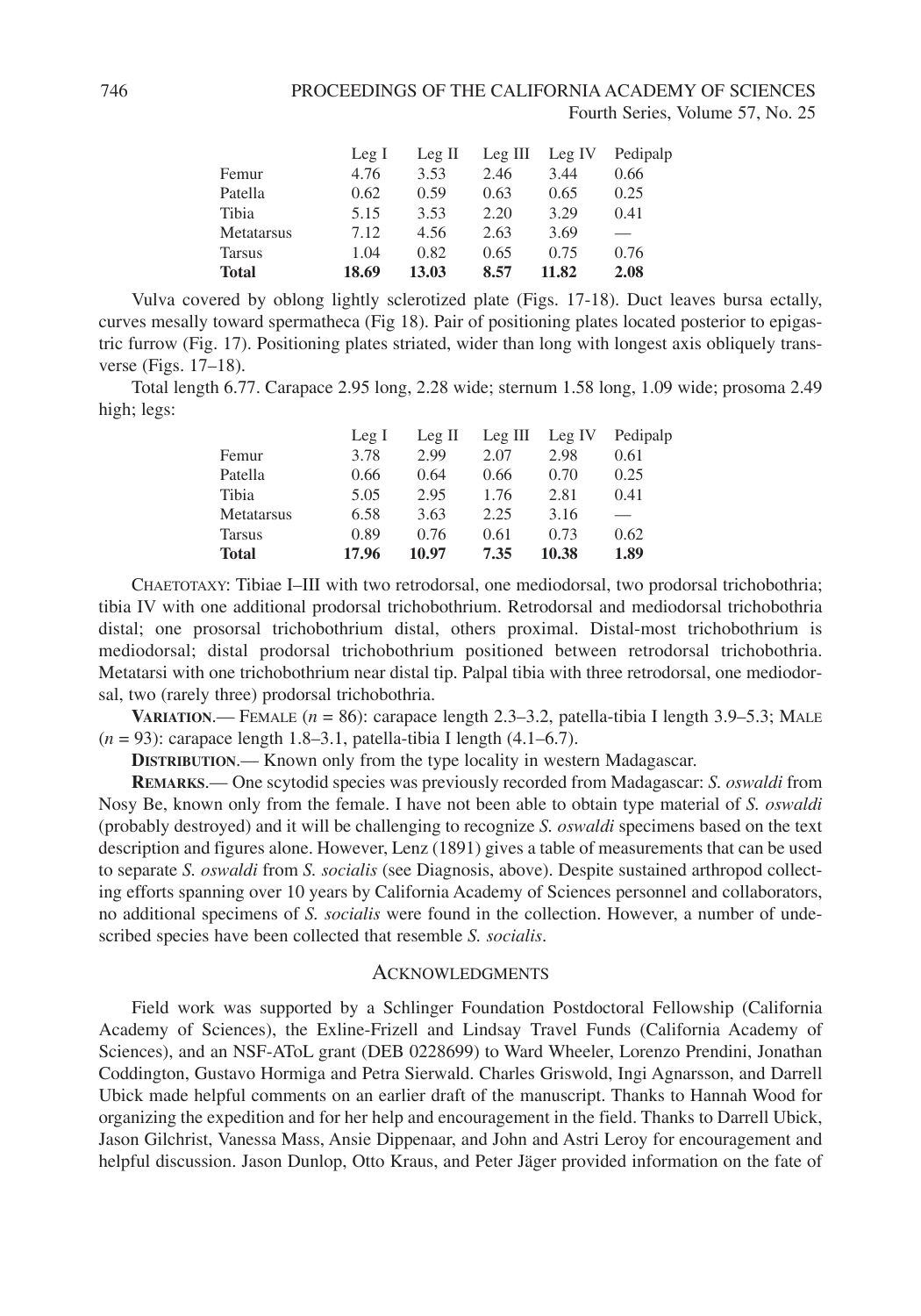

FIGURES 11–18. *Scytodes socialis*. (11, 15–16) Male. (12–14, 17–18) Female. (11, 13) Habitus, dorsal. (12) Habitus, lateral. (13) Habitus, ventral. (15–16) Palp. (15) Prolateral. (16) Retrolateral. (17–18) Vulva. (17) Ventral. (18) Photograph of cleared vulva, dorsal. Scale bars:  $11-14 = 1$  mm;  $15-18 = 0.2$  mm.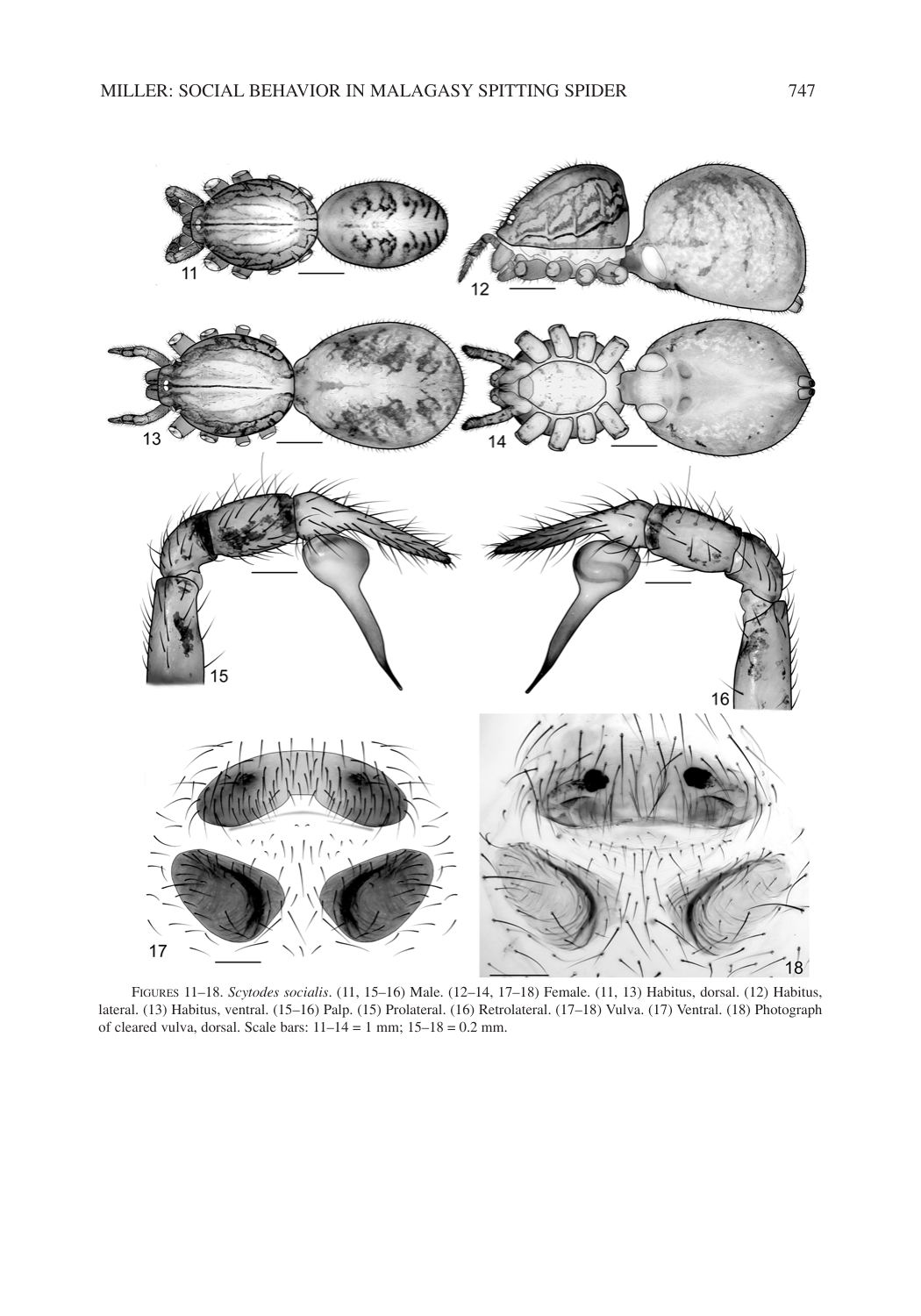Lenz's types in the Lübeck collection. Special thanks to Charles Griswold for his generous support. Gratitude for logistical assistance is extended to Brian Fisher, Balsama Rajemison, Rin'ha Harinhala, Evert Schlinger, and Mike Erwin. Thanks to the staff at the Forêt de Kirindy field station.

# LITERATURE CITED

- AGNARSSON, I. 2002. Sharing a web on the relation of sociality and kleptoparasitism in theridiid spiders (Theridiidae, Araneae). *Journal of Arachnology* 30:181–188.
- AGNARSSON, I. 2004. Morphological phylogeny of cobweb spiders and their relatives (Araneae, Araneoidea, Theridiidae). *Zoological Journal of the Linnean Society* 141:447–626.
- AGNARSSON, I. 2006. A revision of the New World *eximius* lineage of *Anelosimus* (Araneae, Theridiidae) and a phylogenetic analysis using worldwide exemplars. *Zoological Journal of the Linnean Society* 146:453–593.
- AGNARSSON, I., L. AVILÉS, J.A. CODDINGTON, AND W.P. MADDISON. (In press.) Social theridiid spiders repeated origins of an evolutionary dead-end. *Evolution*.
- AGNARSSON, I., AND M. KUNTNER. 2005. Madagascar: An unexpected hotspot of social *Anelosimus* spider diversity (Araneae: Theridiidae). *Systematic Entomology* 30:575–592.
- ARNEDO, M.A., J.A. CODDINGTON, I. AGNARSSON, AND R.G. GILLESPIE. 2004. From a comb to a tree: Phylogenetic relationships of the comb-footed spiders (Araneae, Theridiidae) inferred from nuclear and mitochondrial genes. *Molecular Phylogenetics and Evolution* 31:225–245.
- AVILÉS, L. 1993. Interdemic selection and the sex ratio: A social spider perspective. *American Naturalist* 142:320–345.
- AVILÉS, L. 1994. Social behaviour in a web-building lynx spider, *Tapinillus* sp. (Araneae: Oxyopidae). *Biological Journal of the Linnean Society* 51:163–176.
- AVILÉS, L. 1997. Causes and consequences of cooperation and permanent-sociality in spiders. Pages 476–498 *in* Y. Choe and B. Crespi, eds., *The Evolution of Social Behavior in Insects and Arachnids*. Cambridge University Press, Cambridge, UK.
- AVILÉS, L., AND T.C. BUKOWSKI. 2006. Group living and inbreeding depression in a subsocial spider. *Proceedings of the Royal Society of London, B* 273:157–163.
- AVILÉS, L., AND G. GELSEY. 1998. Natal dispersal and demography of a subsocial *Anelosimus* species and its implications for the evolution of sociality in spiders. *Canadian Journal of Zoology* 76:2137–2147.
- AVILÉS, L., AND W.P. MADDISON. 1991. When is the sex ratio biased in social spiders? chromosome studies of embryos and male meiosis in *Anelosimus* species (Araneae: Theridiidae). *Journal of Arachnology* 19:126–135.
- AVILÉS, L., AND P. SALAZAR. 1999. Notes on the social structure, life cycle, and behavior of *Anelosimus rupununi*. *Journal of Arachnology* 27:497–502.
- BILDE, T., Y. LUBIN, D. SMITH, J.M. SCHNEIDER, AND A.A. MAKLAKOV. 2005. The transition to social inbred mating systems in spiders: Role of inbreeding tolerance in a subsocial predecessor. *Evolution* 59:160–174.
- BOWDEN, K. 1991. The evolution of sociality in the spitting spider, *Scytodes fusca* (Araneae: Scytodidae) evidence from observations of intraspecific interactions. *Journal of Zoology, London* 223:161–172.
- BOWDEN, K., AND R.R. JACKSON. 1988. Social organization of *Scytodes fusca*, a communal territorial spitting spider (Araneae: Scytodidae) from Queensland. *New Zealand Journal of Zoology* 15:365–368.
- BRACH, V. 1977. *Anelosimus studiosus* (Araneae: Theridiidae) and the evolution of quasisociality in Theridiid spiders. *Evolution* 31:154–161.
- CODDINGTON, J.A. 1983. A temporary slide mount allowing precise manipulation of small structures. *Verhandlungen naturwissenschaften Vereins Hamburg* (NF) 26:291–292.
- D'ANDREA, M. 1987. Social behaviour in spiders (Arachnida, Araneae). *Italian Journal of Zoology, Monograph* 3:1–156.
- EBERHARD, W.G. 1986. Subsocial behavior in a spitting spider *Scytodes intricata* (Araneae, Scytodidae). *Revue Arachnologique* 7:35–40.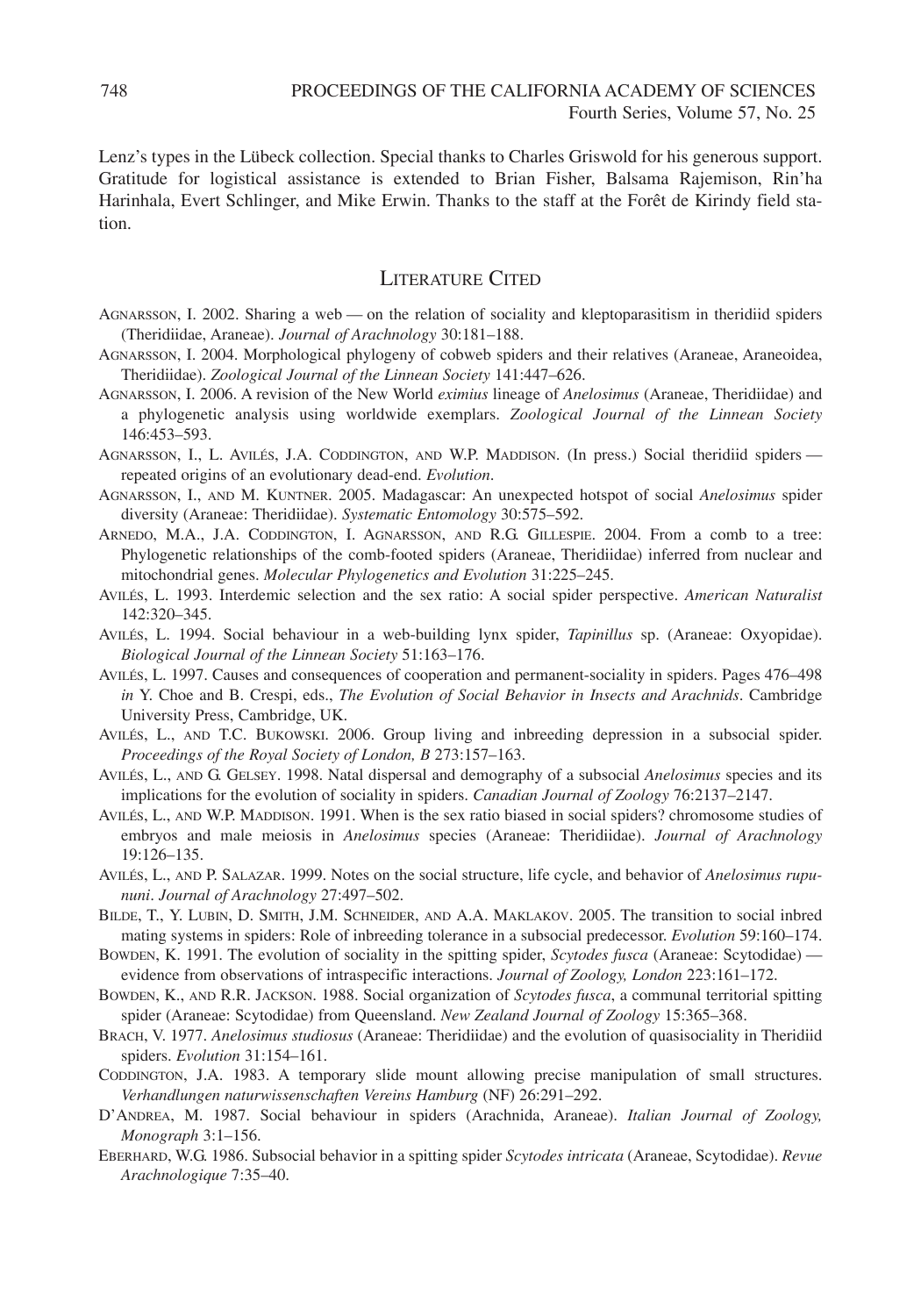- EVANS, T.A. 1995. Two new species of social crab spiders of the genus *Diaea* from eastern Australia, their natural history and distribution. *Records of the Western Australian Museum, Supplement* 52:151–158.
- FOELIX, R.F. 1985. Feeding ecology of the tropical spitting spider *Scytodes longipes* (Araneae, Scytodidae). *Oecologia* 65:284–288.

FOELIX, R.F. 1996. *Biology of Spiders*, 2nd. ed. Oxford University Press, New York, New York, USA. 336 pp.

- GRISWOLD, C.E. 1983. *Tapinillus longipes* (Taczanowski), a web-building lynx spider from the American tropics (Araneae: Oxyopidae). *Journal of Natural History* 17:979–985.
- HOLM, Å. 1979. A taxonomic study of European and east African species of the genera *Pelecopsis* and *Trichopterna* (Araneae, Linyphiidae), with descriptions of a new genus and two new species of *Pelecopsis* from Kenya. *Zoologica Scripta* 8:255–278.
- JACKSON, R.R., P.W. TAYLOR, A.S. MCGILL, AND S.D. POLLARD. 1995. The web and prey-capture behaviour of *Diaea* sp., a crab spider (Thomisidae) from New Zealand. *Records of the Western Australian Museum, Supplement* 52:33–37.
- JOHANNESEN, J., AND Y. LUBIN. 2001. Evidence for kin-structured group founding and limited juvenile dispersal in the sub-social spider *Stegodyphus lineatus* (Araneae, Eresidae). *Journal of Arachnology* 29:413–422.
- KRAUS, O., AND M. KRAUS. 1988. The genus *Stegodyphus* (Arachnida, Araneae). Sibling species, species groups, and parallel origins of social living. *Verhandlungen naturwissenschaften Vereins Hamburg (NF)* 30:151–254.
- KRAUS, O., AND M. KRAUS. 1990. The genus *Stegodyphus*: systematics, biogeography, and sociality (Araneida, Eresidae). *Acta Zoologica Fennica* 190:223–228.
- KULLMANN, E.J. 1972. Evolution of social behavior in spiders (Araneae: Eresidae and Theridiidae). *American Zoologist* 12:419–426.
- LENZ, H. 1891. Spinnen von Madagascar und Nossibé. *Jahrbuch der Hamburg wissenschaften Anstalten* 9:161–182.
- LI, D. 2002. Hatching responses of subsocial spitting spiders to predation risk. *Proceedings of the Royal Society of London*, ser. B, 269:2155–2161.
- LI, D., R.R. JACKSON, AND A.T. BARRION. 1999. Parental and predatory behaviour of *Scytodes* sp., an araneophagic spitting spider (Araneae: Scytodidae) from the Philippines. *Journal of Zoology, London* 247: 293–310.
- LI, D., AND J.Y.X. KUAN. 2006. Natal dispersal and breeding dispersal of a subsocial spitting spider (*Scytodes pallida*) (Araneae: Scytodidae) from Singapore. *Journal of Zoology, London* 268:121–126.
- LUBIN, Y.D. 1991. Patterns of variation in female-biased colony sex ratios in a social spider. *Biological Journal of the Linnean Society* 43:297–311.
- LUBIN, Y.D. 1995. Is there division of labour in the social spider *Achaearanea wau* (Theridiidae)? *Animal Behaviour* 49:1315–1323.
- MAIN, B.Y. 1988. The biology of a social thomisid spider. *Australian Arachnology* 5:55–73.
- MILLER, J.A., AND I. AGNARSSON. 2005. A redescription of *Chrysso nigriceps* (Araneae, Theridiidae) with evidence for maternal care. *Journal of Arachnology* 33:711–714.
- MORA, G. 1986. Use of web by *Tapinillus longipes* (Araneae: Oxyopidae). Pages 173–175 *in* W. Eberhard, Y. Lubin, and B. Robinson, eds., *Proceedings of the 9th International Congress of Arachnology, Panama 1983*. Smithsonian Institution Press, Washington D.C., USA.
- NENTWIG, W. 1985. Social spiders catch larger prey: a study of *Anelosimus eximius* (Araneae: Theridiidae). *Behavioral Ecology and Sociobiology* 17:79–85.
- NENTWIG, W., AND T.E. CHRISTENSON. 1986. Natural history of the non-solitary sheetweaving spider *Anelosimus jucundus* (Araneae: Theridiidae). *Zoological Journal of the Linnean Society* 87:27–35.
- POWERS, K.S., AND L. AVILÉS. 2003. Natal dispersal patterns of a subsocial spider *Anelosimus* cf. *jucundus* (Theridiidae). *Ethology* 109:725–737.
- RIECHERT, S.E. 1985. Why do some spiders cooperate? *Agelena consociata*, a case study. *Florida Entomologist* 68:105–116.
- RIECHERT, S.E., AND R.M. ROELOFFS. 1993. Evidence for and consequences of inbreeding in the cooperative spiders. Pages 283–303 *in* N.W. Thornhill, ed., *The Natural History of Inbreeding and Outbreeding*. University of Chicago Press, Chicago, Illinois, USA.